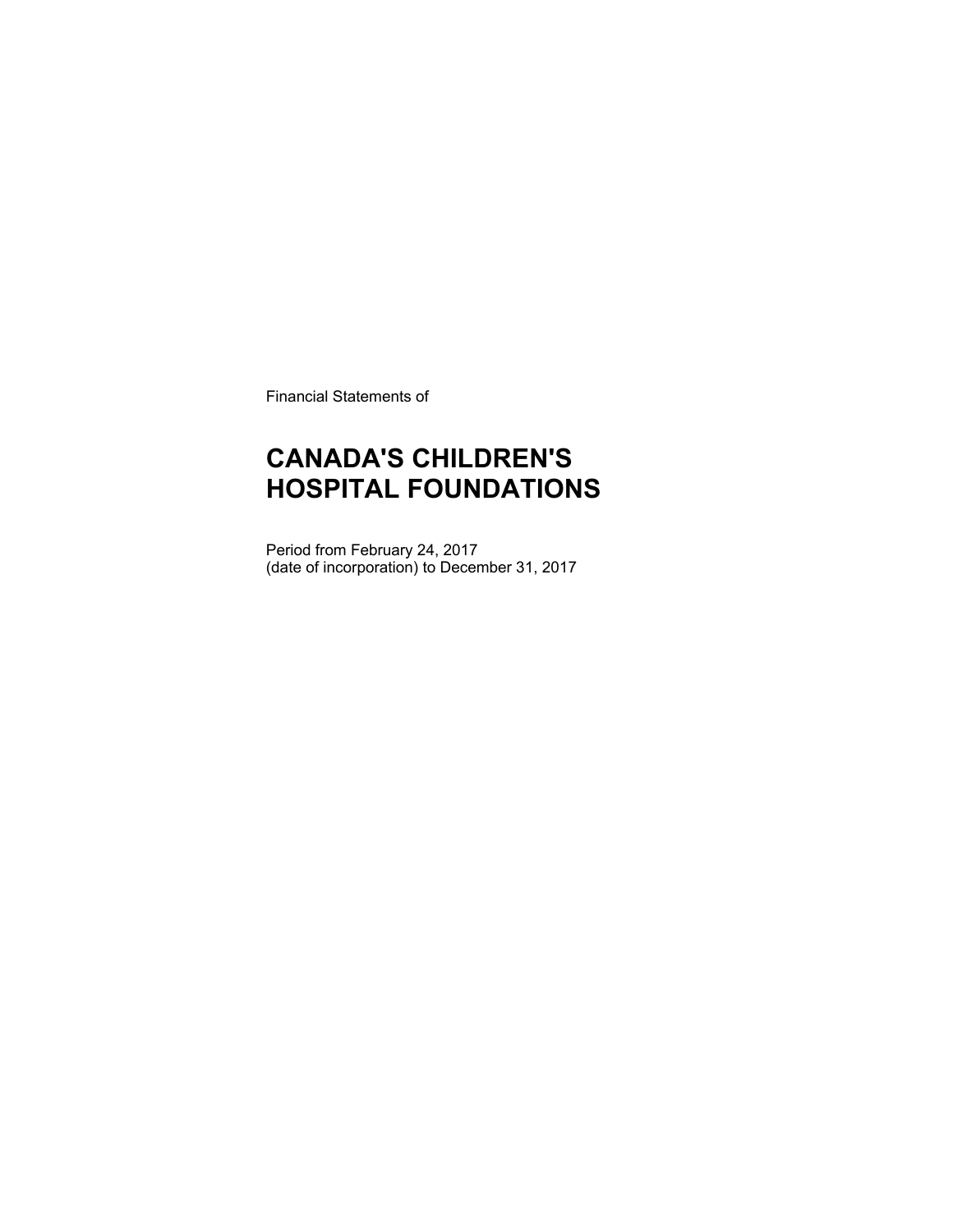

KPMG LLP Vaughan Metropolitan Centre 100 New Park Place, Suite 1400 Vaughan ON L4K 0J3 Canada Tel 905-265-5900 Fax 905-265-6390

### **INDEPENDENT AUDITORS' REPORT**

To the Board of Directors of Canada's Children's Hospital Foundations

We have audited the accompanying financial statements of Canada's Children's Hospital Foundations, which comprise the statement of financial position as at December 31, 2017, the statements of operations, changes in net assets and cash flows for the period from February 24, 2017 (date of incorporation) to December 31, 2017, and notes, comprising a summary of significant accounting policies and other explanatory information.

#### *Management's Responsibility for the Financial Statements*

Management is responsible for the preparation and fair presentation of these financial statements in accordance with Canadian accounting standards for not-for-profit organizations, and for such internal control as management determines is necessary to enable the preparation of financial statements that are free from material misstatement, whether due to fraud or error.

#### *Auditors' Responsibility*

Our responsibility is to express an opinion on these financial statements based on our audit. We conducted our audit in accordance with Canadian generally accepted auditing standards. Those standards require that we comply with ethical requirements and plan and perform the audit to obtain reasonable assurance about whether the financial statements are free from material misstatement.

An audit involves performing procedures to obtain audit evidence about the amounts and disclosures in the financial statements. The procedures selected depend on our judgment, including the assessment of the risks of material misstatement of the financial statements, whether due to fraud or error. In making those risk assessments, we consider internal control relevant to the entity's preparation and fair presentation of the financial statements in order to design audit procedures that are appropriate in the circumstances, but not for the purpose of expressing an opinion on the effectiveness of the entity's internal control. An audit also includes evaluating the appropriateness of accounting policies used and the reasonableness of accounting estimates made by management, as well as evaluating the overall presentation of the financial statements.

We believe that the audit evidence we have obtained is sufficient and appropriate to provide a basis for our audit opinion.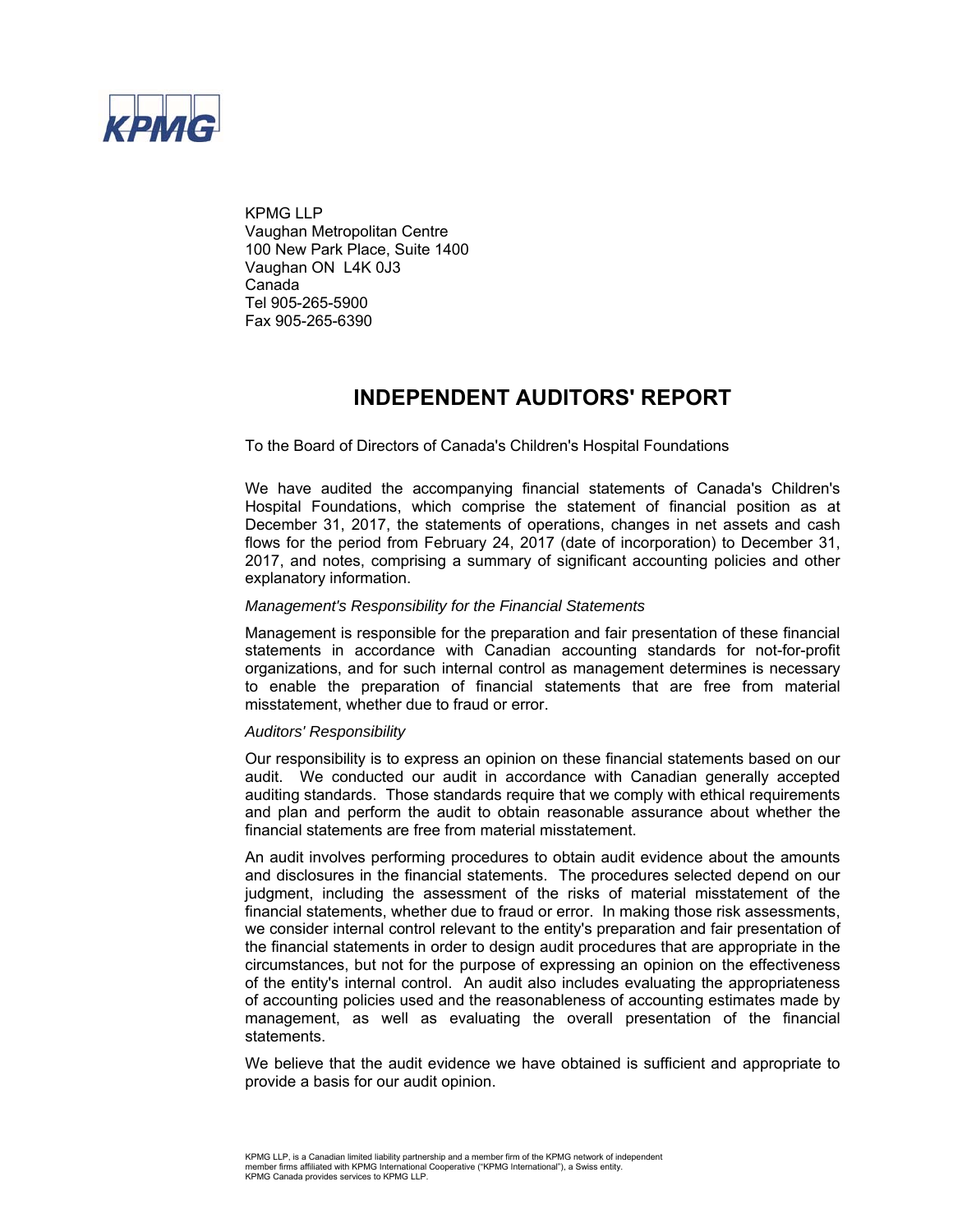

Page 2

*Opinion*

In our opinion, the financial statements present fairly, in all material respects, the financial position of Canada's Children's Hospital Foundation as at December 31, 2017, and its results of operations and its cash flows for the period from February 24, 2017 (date of incorporation) to December 31, 2017 in accordance with Canadian accounting standards for not-for-profit organizations.

 $KPMG$  14P

Chartered Professional Accountants, Licensed Public Accountants

June 20, 2018 Vaughan, Canada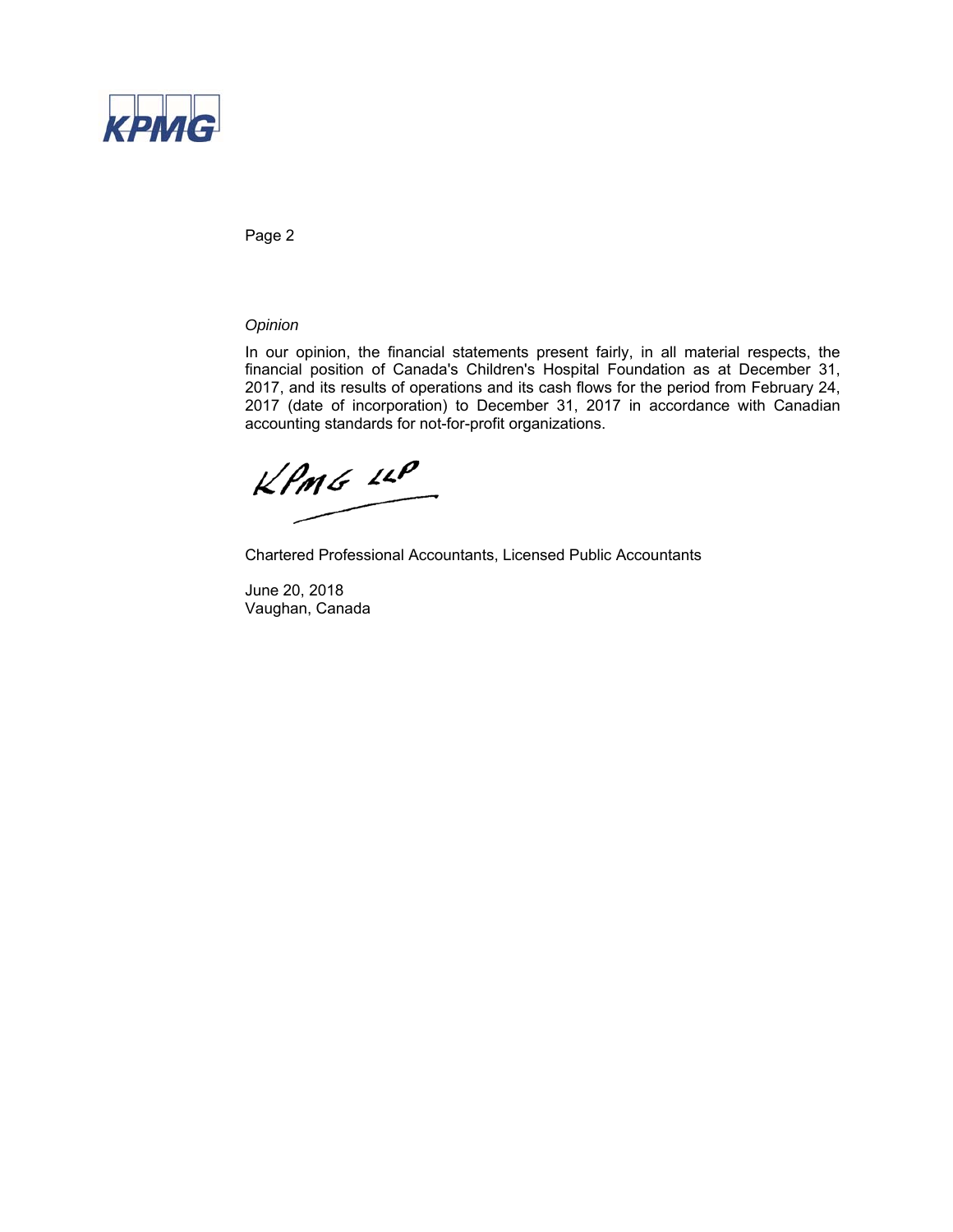Statement of Financial Position

December 31, 2017

### Assets

| Current assets:                                        |                  |
|--------------------------------------------------------|------------------|
| Cash and cash equivalents (note 2)                     | 6,656,122<br>\$  |
| Contributions receivable (note 3)                      | 3,090,752        |
| Other receivables (note 4)                             | 97,346           |
| Due from Children's Miracle Network Hospitals (note 5) | 1,762,581        |
| Prepaid expenses                                       | 26,031           |
|                                                        | 11,632,832       |
| Capital assets (note 6)                                | 35,277           |
|                                                        | 11,668,109<br>\$ |
|                                                        |                  |
| <b>Liabilities and Net Assets</b>                      |                  |
| <b>Current liabilities:</b>                            |                  |
| Accounts payable and accrued liabilities (note 7)      | \$<br>513,332    |
| Deferred revenue (note 8)                              | 1,013,579        |
| Member escrows (note 3)                                | 9,350,253        |
|                                                        | 10,877,164       |
| Net assets:                                            |                  |
| Internally restricted (note 9)                         | 755,668          |
| Invested in capital assets (note 9)                    | 35,277           |
|                                                        | 790,945          |
|                                                        |                  |
| Commitments (note 10)                                  |                  |
|                                                        | 11,668,109<br>\$ |
|                                                        |                  |
| See accompanying notes to financial statements.        |                  |

On behalf of the Board:

**Director** Director

Director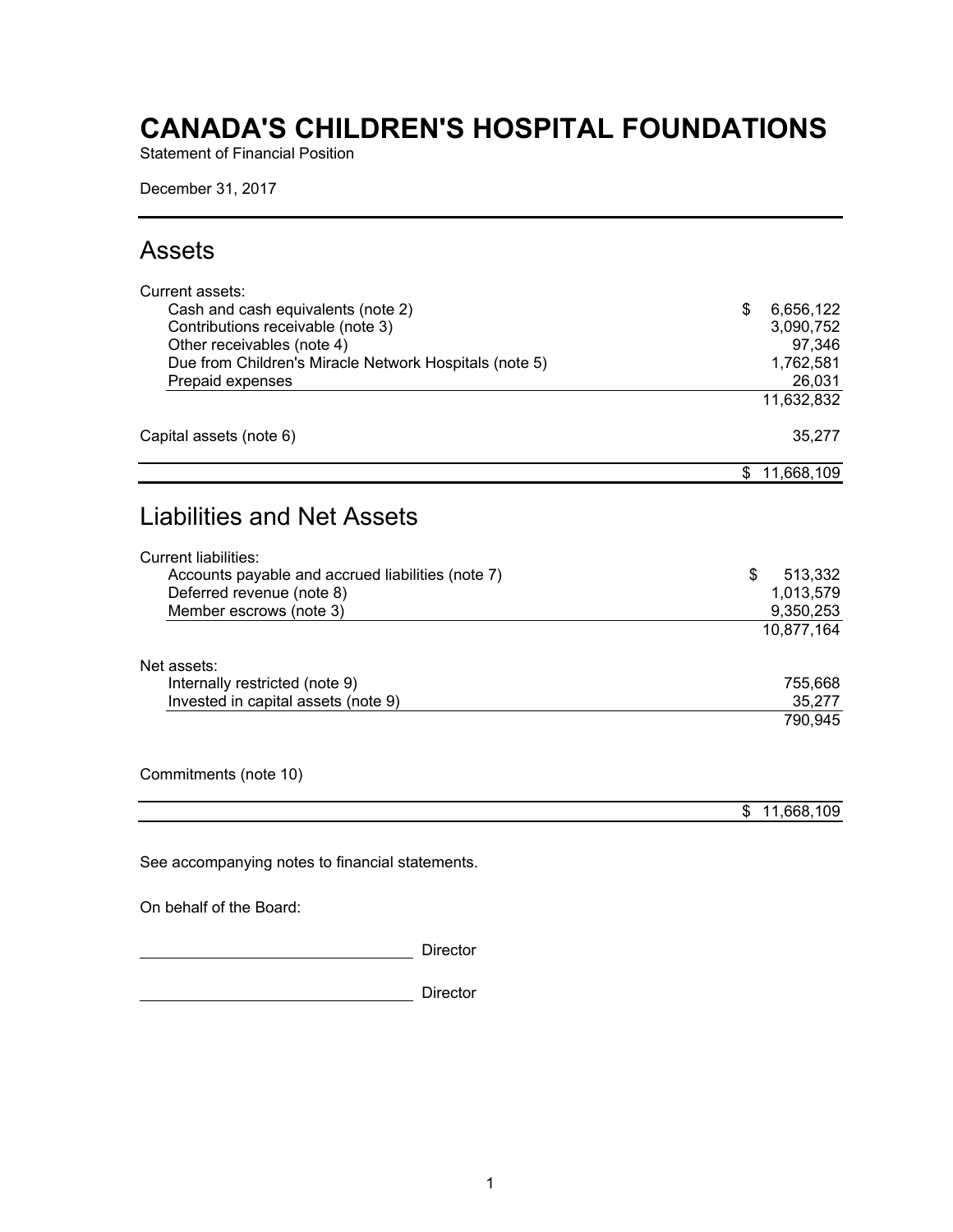Statement of Operations

Period from February 24, 2017 (date of incorporation) to December 31, 2017

| Revenue:                          |               |
|-----------------------------------|---------------|
| Membership fees                   | \$2,370,522   |
| Activation and sponsorship        | 47,716        |
| Investment income                 | 50,737        |
| Other income (note 4)             | 200,809       |
|                                   | 2,669,784     |
| Expenses:                         |               |
| Salaries and benefits             | 651,772       |
| Marketing                         | 487,127       |
| Licensing fees (note 5)           | 315,125       |
| Donation fees                     | 183,492       |
| Office and general administration | 153,919       |
| Professional fees                 | 61,047        |
| Member costs                      | 16,628        |
| Amortization                      | 9,729         |
|                                   | 1,878,839     |
| Excess of revenue over expenses   | \$<br>790,945 |

See accompanying notes to financial statements.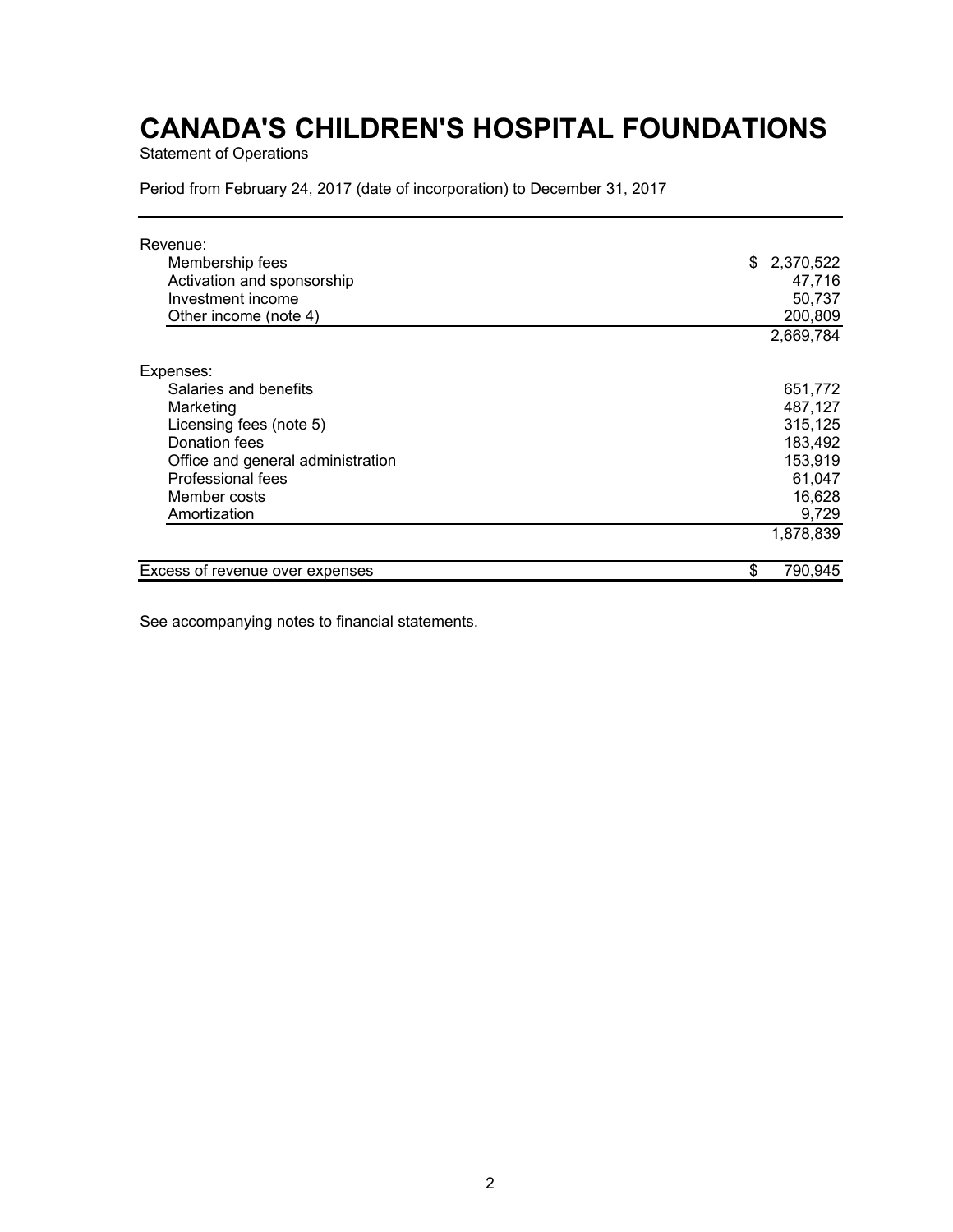Statement of Changes in Net Assets

|                                 | Invested in<br>capital assets |    | Internally<br>restricted | Unrestricted |    | Total   |
|---------------------------------|-------------------------------|----|--------------------------|--------------|----|---------|
| Balance, beginning of period    | \$                            | \$ |                          | \$           | \$ |         |
| Excess of revenue over expenses | (9, 729)                      |    |                          | 800,674      |    | 790,945 |
| Investment in capital assets    | 45,006                        |    |                          | (45,006)     |    |         |
| Interfund transfer (note 9)     |                               |    | 755,668                  | (755, 668)   |    |         |
| Balance, end of period          | \$<br>35.277                  | S  | 755,668                  | \$           | S  | 790,945 |

Period from February 24, 2017 (date of incorporation) to December 31, 2017

See accompanying notes to financial statements.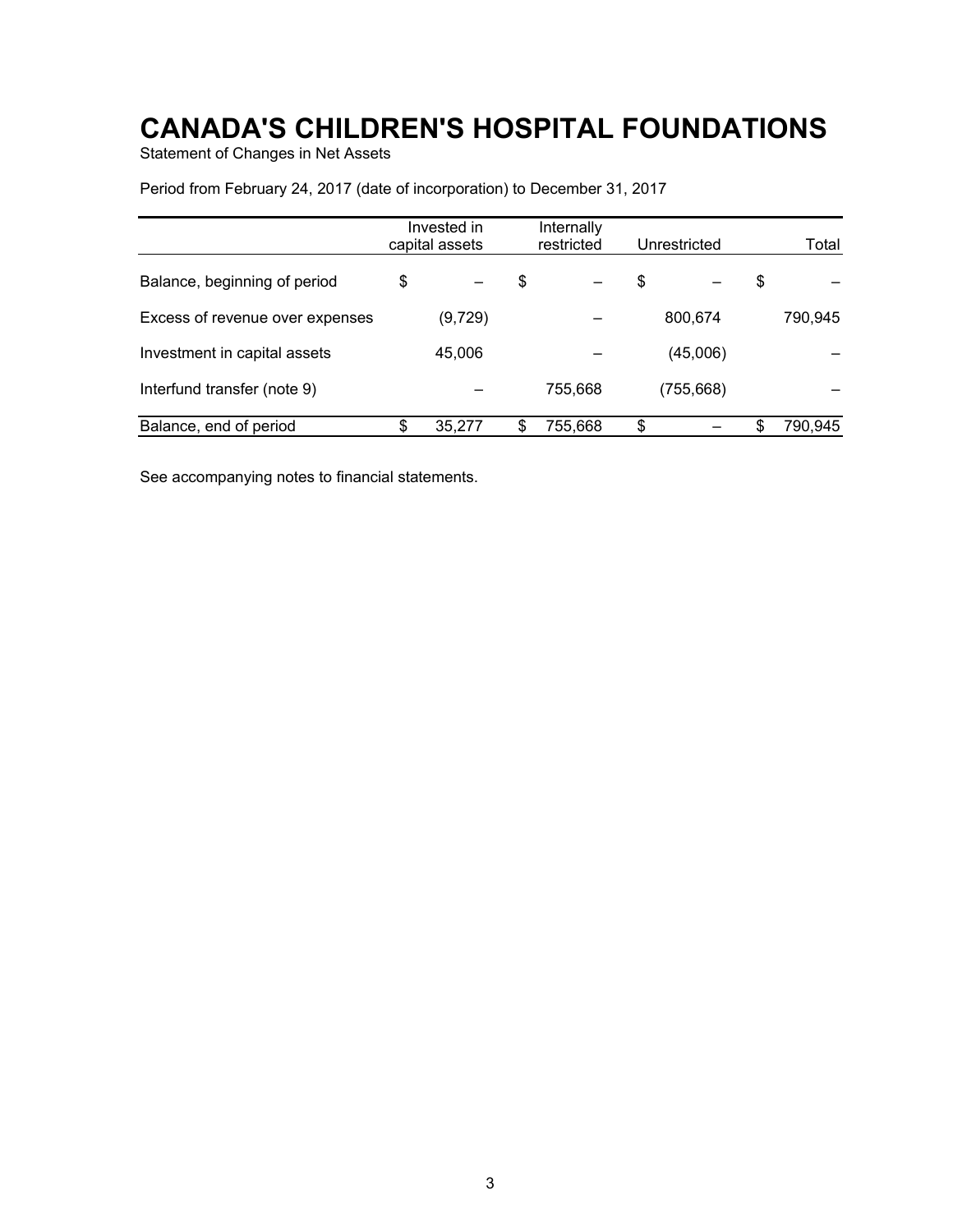Statement of Cash Flows

Period from February 24, 2017 (date of incorporation) to December 31, 2017

Cash provided by (used in):

| Operating activities:                          |    |             |
|------------------------------------------------|----|-------------|
| Excess of revenue over expenses                | \$ | 790,945     |
| Amortization that does not involve cash        |    | 9.729       |
| Change in non-cash operating working capital:  |    |             |
| Contributions receivable                       |    | (3,090,752) |
| Other receivables                              |    | (97, 346)   |
| Due from Children's Miracle Network Hospitals  |    | (1,762,581) |
| Prepaid expenses                               |    | (26, 031)   |
| Accounts payable and accrued liabilities       |    | 513,332     |
| Deferred revenue                               |    | 1,013,579   |
| Member escrows                                 |    | 9,350,253   |
|                                                |    | 6,701,128   |
| Investing activities:                          |    |             |
| Capital assets additions                       |    | (45,006)    |
| Increase in cash and cash equivalents,         |    |             |
| being cash and cash equivalents, end of period | æ. | 6,656,122   |

See accompanying notes to financial statements.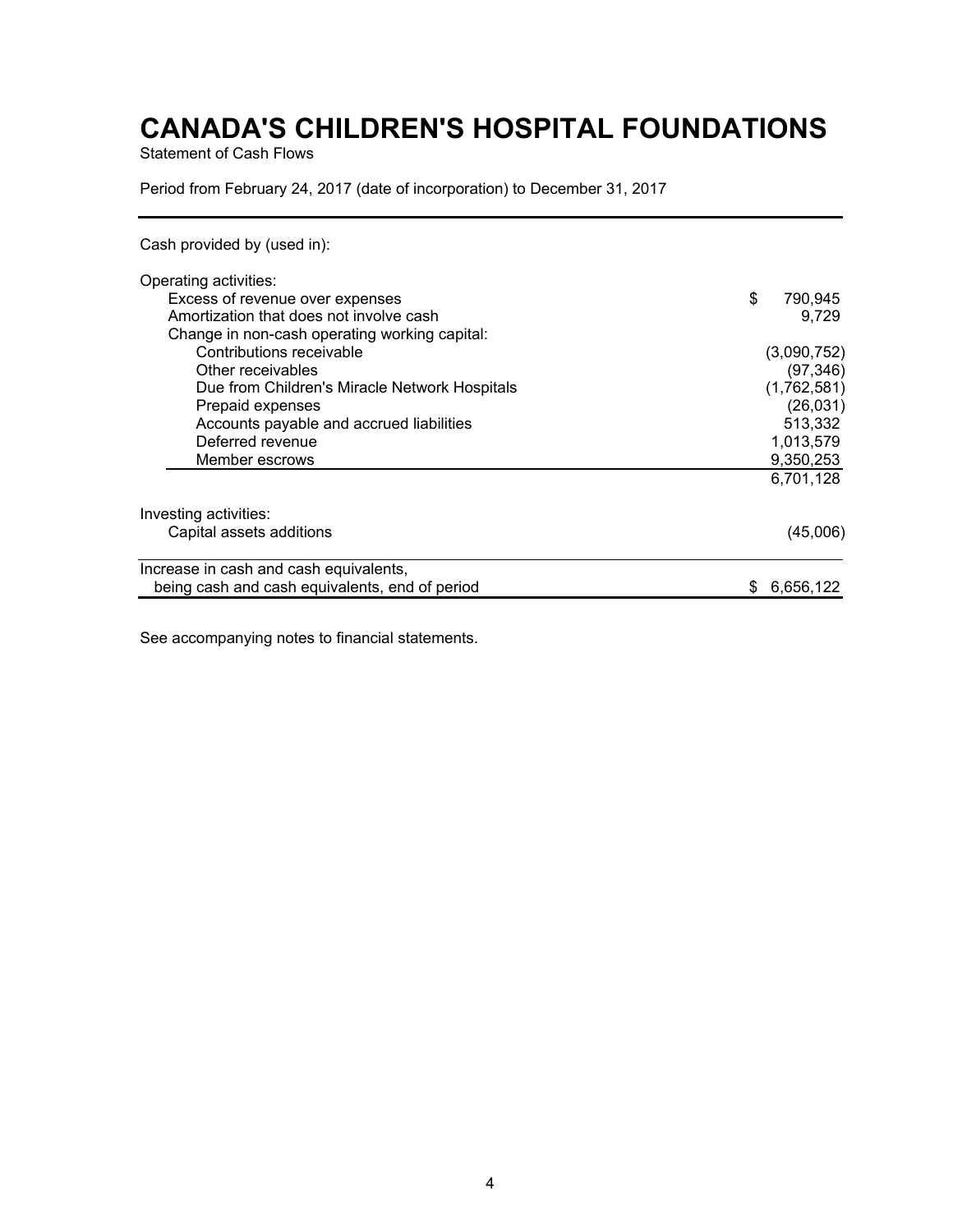Notes to Financial Statements

Period from February 24, 2017 (date of incorporation) to December 31, 2017

Canada's Children's Hospital Foundations ("CCHF" or the "Organization") is a not-for-profit corporation incorporated on February 24, 2017 without share capital under the Canada Not-For-Profit Corporations Act. CCHF's purpose is to advance children's health in Canada by receiving and providing funds to public hospital foundations and other organizations engaged in support of children's health which are qualified donees within the meaning of Income Tax Act (Canada) and being a national voice for children's health in Canada. CCHF works with corporate partners ("Partners") to undertake fundraising activities, and distribute the contributions collected to the member hospital foundations ("Members").

As a registered not-for-profit organization under the Income Tax Act (Canada), CCHF is exempt from income taxes, provided certain requirements of the Income Tax Act (Canada) are met.

### **1. Significant accounting policies:**

The financial statements have been prepared by management in accordance with Canadian accounting standards for not-for-profit organizations in Part III of the Chartered Professional Accountants of Canada Handbook.

(a) Revenue recognition:

The Organization follows the deferral method of accounting for contributions. Unrestricted contributions, which include activation and sponsorship, are recognized when they are received or receivable if the amount to be received can be reasonably estimated and collection is reasonably assured. Membership fees are reported as revenue in the year to which they relate.

Contributions restricted for the purchase of capital assets are deferred and amortized into revenue at a rate corresponding with the amortization rate of the related capital assets.

Contributions from Partners (note 3) collected for the purpose of disbursement to Members are not revenue of CCHF and accordingly, are not recorded in the statement of operations.

(b) Cash and cash equivalents:

Cash and cash equivalents include cash on hand and short-term deposits which are highly liquid with original maturities of less than three months at the date of acquisition. These financial assets are convertible to known amounts of cash and are subject to an insignificant risk of changes in value.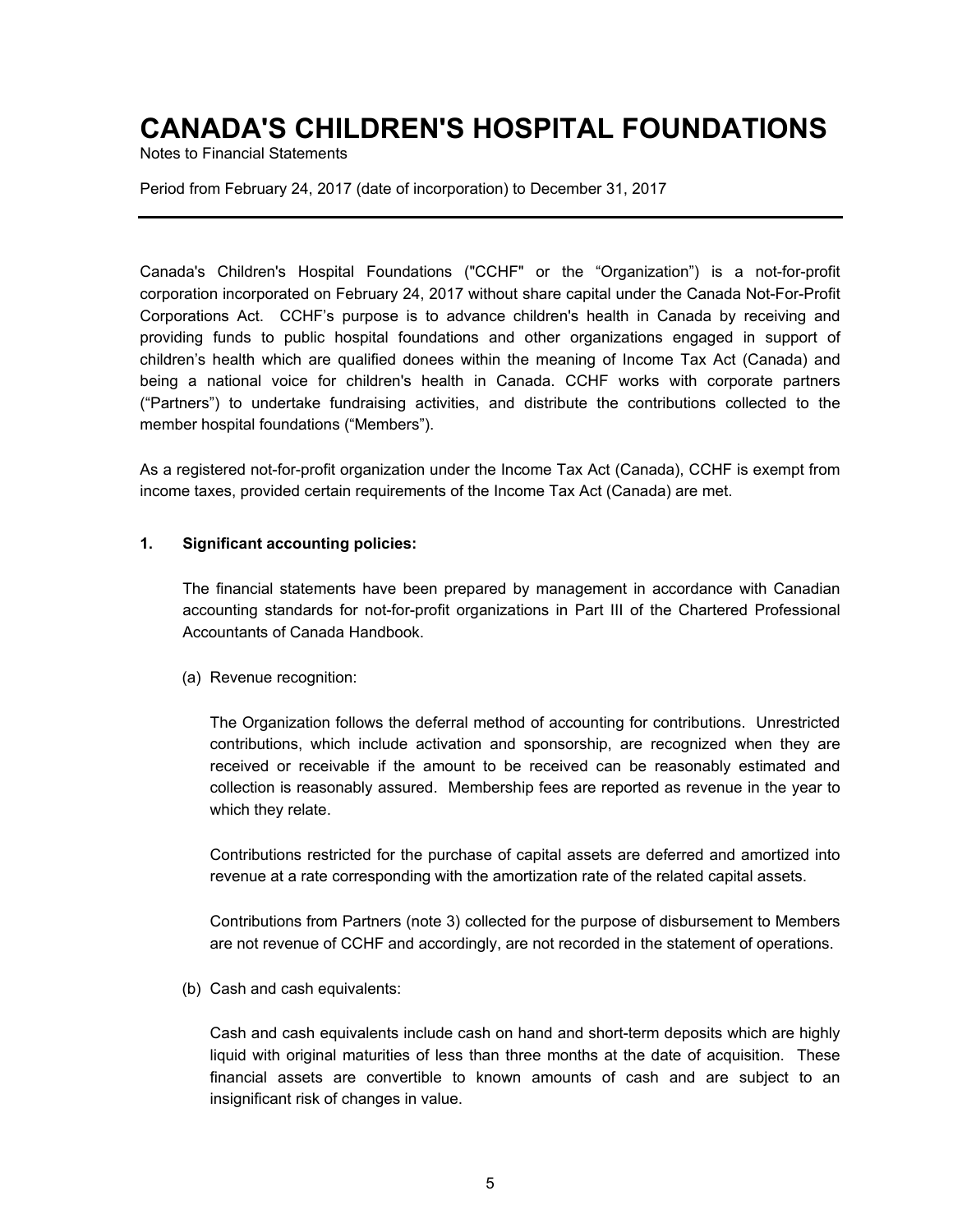Notes to Financial Statements (continued)

Period from February 24, 2017 (date of incorporation) to December 31, 2017

#### **1. Significant accounting policies (continued):**

(c) Capital assets:

Purchased capital assets are stated at cost less accumulated amortization. Amortization of capital assets is calculated on a straight-line basis over the estimated useful lives as follows:

| Computers              | 3 vears |
|------------------------|---------|
| Furniture and fixtures | 5 vears |
|                        |         |

#### (d) Financial instruments:

Financial instruments are recorded at fair value on initial recognition and are subsequently measured at cost or amortized cost, unless management has elected to carry the instruments at fair value. The Organization has not elected to carry any such financial instruments at fair value.

Financial assets are assessed for impairment on an annual basis at the end of the fiscal period if there are indicators of impairment. If there is an indicator of impairment, CCHF determines if there is a significant adverse change in the expected amount or timing of future cash flows from the financial asset. If there is a significant adverse change in the expected cash flows, the carrying value of the financial asset is reduced to the highest of the present value of the expected cash flows, the amount that could be realized from selling the financial asset or the amount CCHF expects to realize by exercising its right to any collateral. If events and circumstances reverse in a future period, an impairment loss will be reversed to the extent of the improvement, not exceeding the initial carrying value.

CCHF does not enter into any derivative financial instruments for speculative purposes.

(e) Contributed materials and services:

A substantial number of volunteers contribute a significant amount of their time each year. Because of the difficulty of determining the fair value, contributed services are not recognized in the financial statements.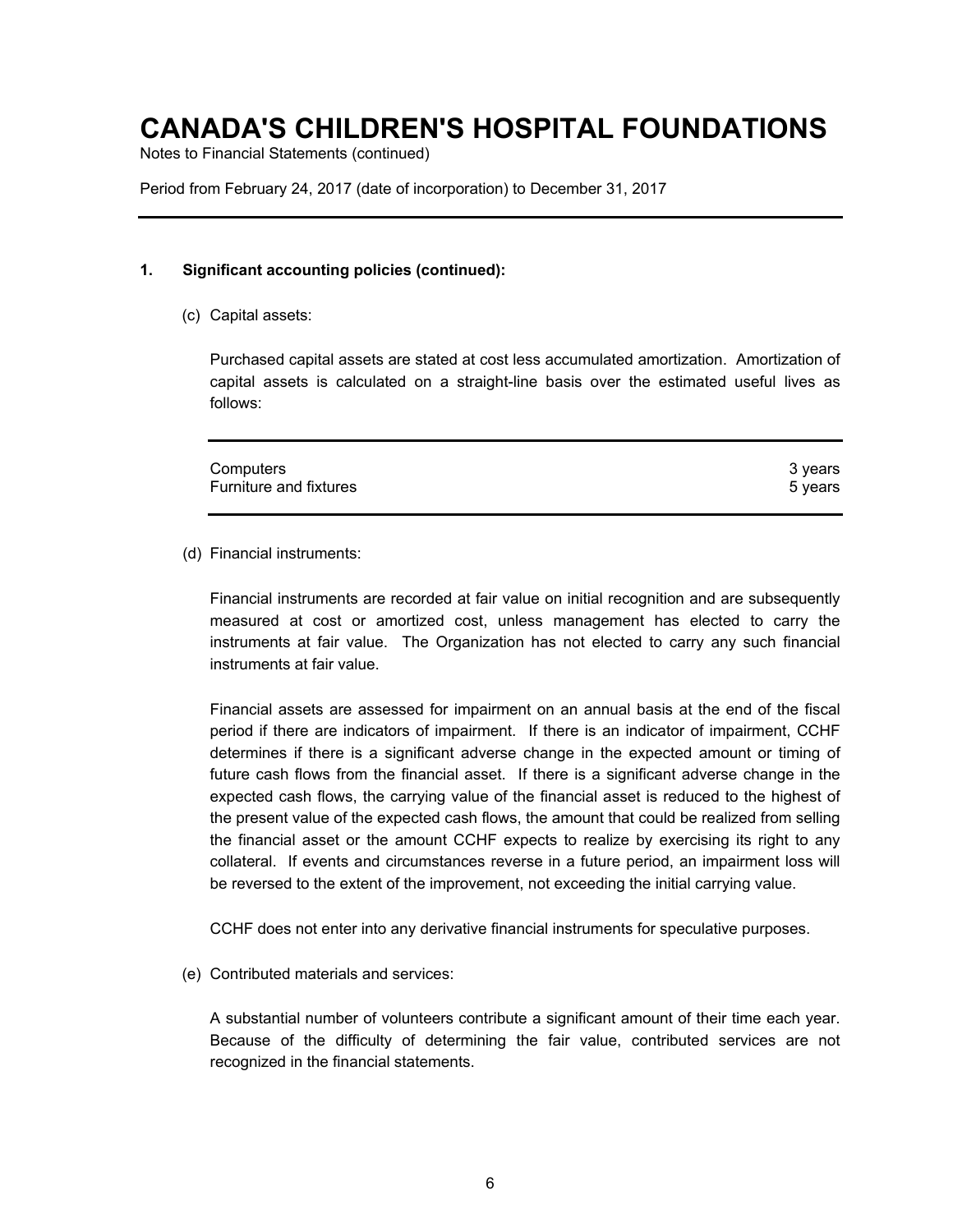Notes to Financial Statements (continued)

Period from February 24, 2017 (date of incorporation) to December 31, 2017

### **1. Significant accounting policies (continued):**

(f) Use of estimates:

The preparation of the financial statements requires management to make estimates and assumptions that affect the reported amounts of assets and liabilities and disclosure of contingent assets and liabilities at the date of the financial statements and the reported amounts of revenue and expenses during the year. Actual results could differ from those estimates.

### **2. Cash and cash equivalents:**

Included in cash and cash equivalents is \$3 million invested in guaranteed investment certificates with a maturity date of February 14, 2018 and yielding an interest rate of 1.45%.

Guaranteed investment certificates are subject to interest rate risk as the value of the investment will generally increase if interest rates falls and decrease if the interest rates rise. There is no interest rate risk when a guaranteed investment certificate is held to maturity.

### **3. Contributions receivable:**

Contributions receivable are comprised of contributions from partners pertaining to fiscal 2017 activities, received by the Organization in 2018. Included in member escrows of \$9,350,253 are 2017 fiscal quarter four contributions, either received or receivable from partners, disbursed in 2018. Total member disbursements in relation to 2017 activities are \$28,137,324, which includes the year end balance of member escrows distributed to members subsequent to year end. Contributions receivable were received by the Organization and disbursed to the Members subsequent to year end.

#### **4. Contributed materials and services:**

During 2017, the Members collectively set aside \$355,000 to pay for the start-up costs of CCHF. A total of \$148,498 of legal services and \$112,975 of other services were paid for by the Members using these funds. These contributed expenditures and services are not recognized on the statement of operations.

The remaining \$93,527 was determined to be contributed to CCHF, which was recorded as other income and is reported in other receivables at year end.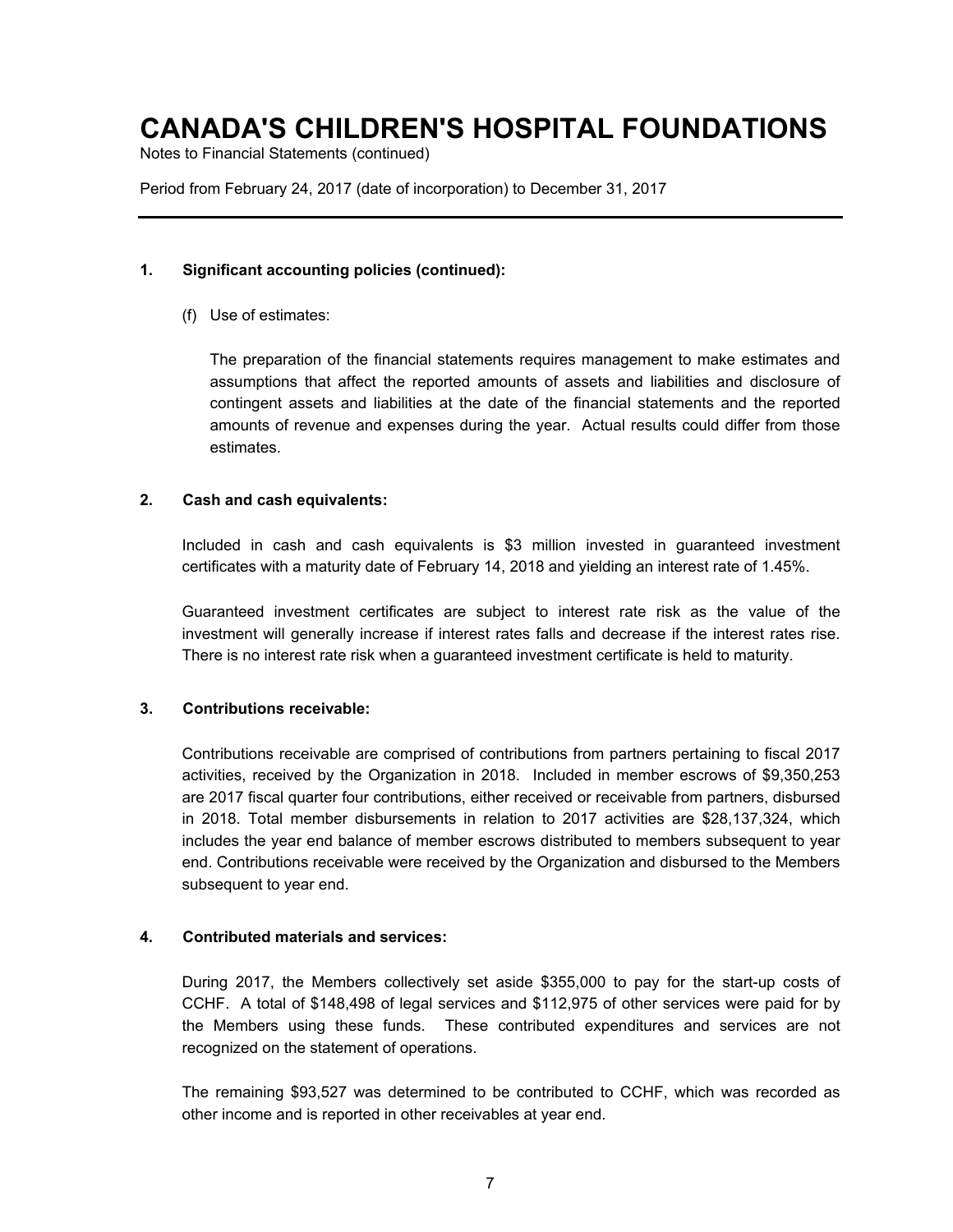Notes to Financial Statements (continued)

Period from February 24, 2017 (date of incorporation) to December 31, 2017

### **5. Children's Miracle Network Hospitals:**

Effective July 1, 2017, the Organization entered into a Master Agreement (the "Agreement") with Children's Miracle Network Hospitals ("CMNH"), whereby CCHF is required to pay a licensing fee to CMNH. Fiscal 2017 license fees were \$250,000 U.S. Dollars. The Organization has agreed to pay license fees of \$500,000 U.S. Dollars in 2018 with an annual increase of 1.5% commencing January 1, 2019, until the end of the term of the Agreement, which is December 31, 2021. The Organization is required to make an additional 3.5% payment to CMNH if various performance metrics are met, as set out in the Agreement. The parties have agreed that future payments will be adjusted if the exchange rate varies by more than 10% from an exchange rate of 1 Canadian Dollar to 0.75 U.S. Dollars. The payment will be adjusted by an amount equal to 50% of the amount attributable to such variance over the base of 10%.

As at December 31, 2017, there is a balance of \$1,762,581 due from CMNH. This is comprised of contribution payments from partners, made to CMNH of \$1,556,486. These contributions are to be disbursed by CCHF to the Members. The remainder of the amount due from CMNH is \$206,095 arising from the Asset Purchase Agreement between CCHF and CMNH, dated July 1, 2017.

Included in professional fees is \$22,114 for consulting services provided by CMNH.

Included in accounts payable is \$76,156 payable to CMNH.

### **6. Capital assets:**

|                                     | Cost                   |    | Accumulated<br>amortization |   | Net book<br>value |
|-------------------------------------|------------------------|----|-----------------------------|---|-------------------|
| Computers<br>Furniture and fixtures | \$<br>37,349<br>55,108 | S. | 25,538<br>31,642            | S | 11,811<br>23,466  |
|                                     | 92.457                 |    | 57,180                      |   | 35,277            |

### **7. Accounts payable and accrued liabilities:**

Included in accounts payable and accrued liabilities are government remittances payable of \$217,998 which includes amounts payable for harmonized sales tax and payroll related taxes.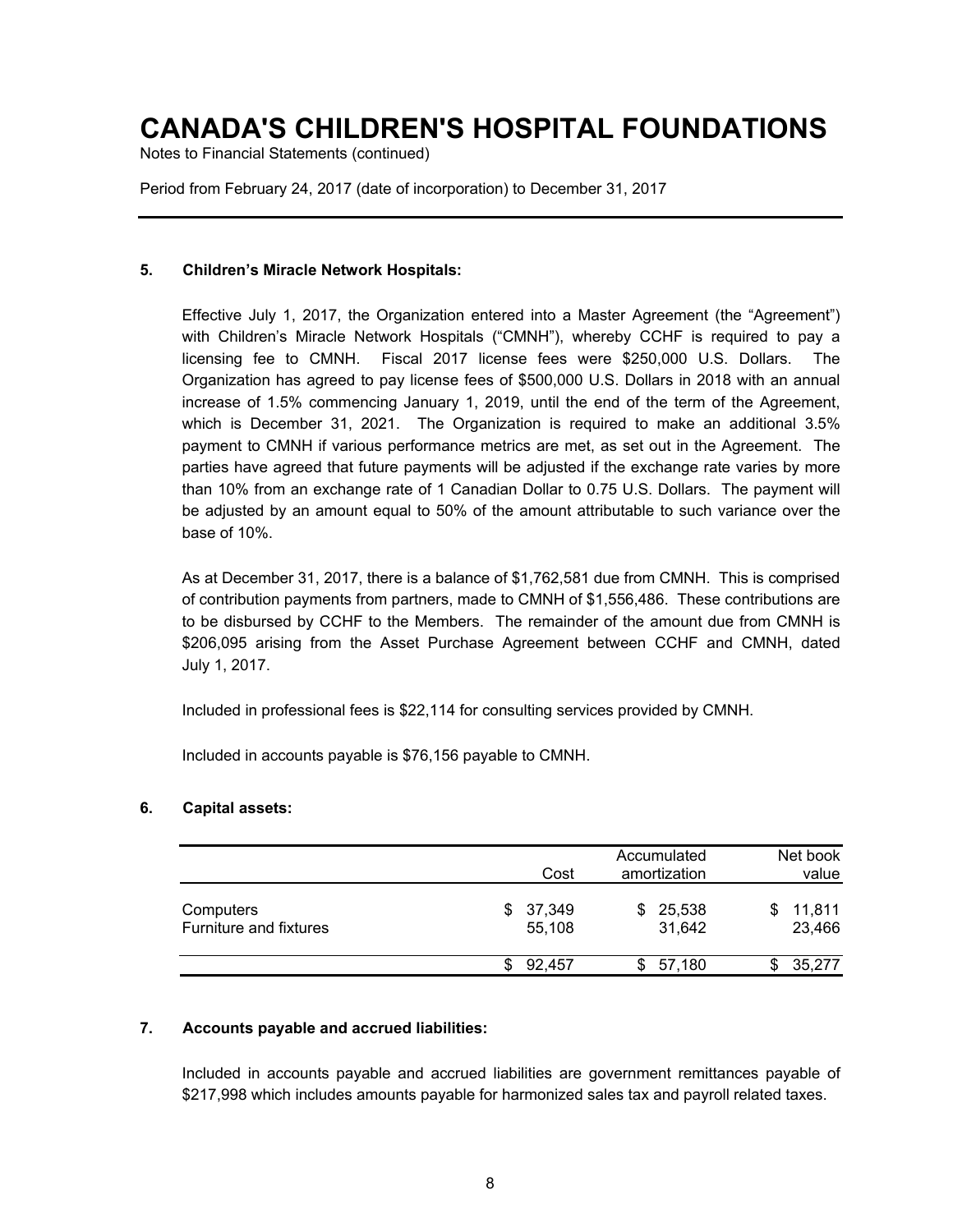Notes to Financial Statements (continued)

Period from February 24, 2017 (date of incorporation) to December 31, 2017

### **8. Deferred revenue:**

Membership fees  $\qquad \qquad$  1,013,579

The deferred membership fees are membership fees related to the first quarter of 2018, received in 2017.

#### **9. Internally restricted net assets:**

The internally restricted net assets represents amounts that have been designated by the Board of Directors for specific initiatives. The amount of internally restricted net assets balance is set in proportion to risk and economic conditions and manages fund restrictions to ensure CCHF mission and strategic plans are accomplished.

Internally restricted net assets are not available for use by CCHF for any purpose other than those outlined above, without prior approval by the Board of Directors. The internally restricted net assets consist of the following:

| Approved strategic plan initiatives<br>Operating reserve |     | \$550,000<br>205,668 |
|----------------------------------------------------------|-----|----------------------|
|                                                          | \$. | 755,668              |

#### **10. Commitments:**

CCHF has future premise lease commitments as follows:

| 2018 | \$157,000 |
|------|-----------|
| 2019 | 157,000   |
| 2020 | 26,000    |
|      | \$340,000 |